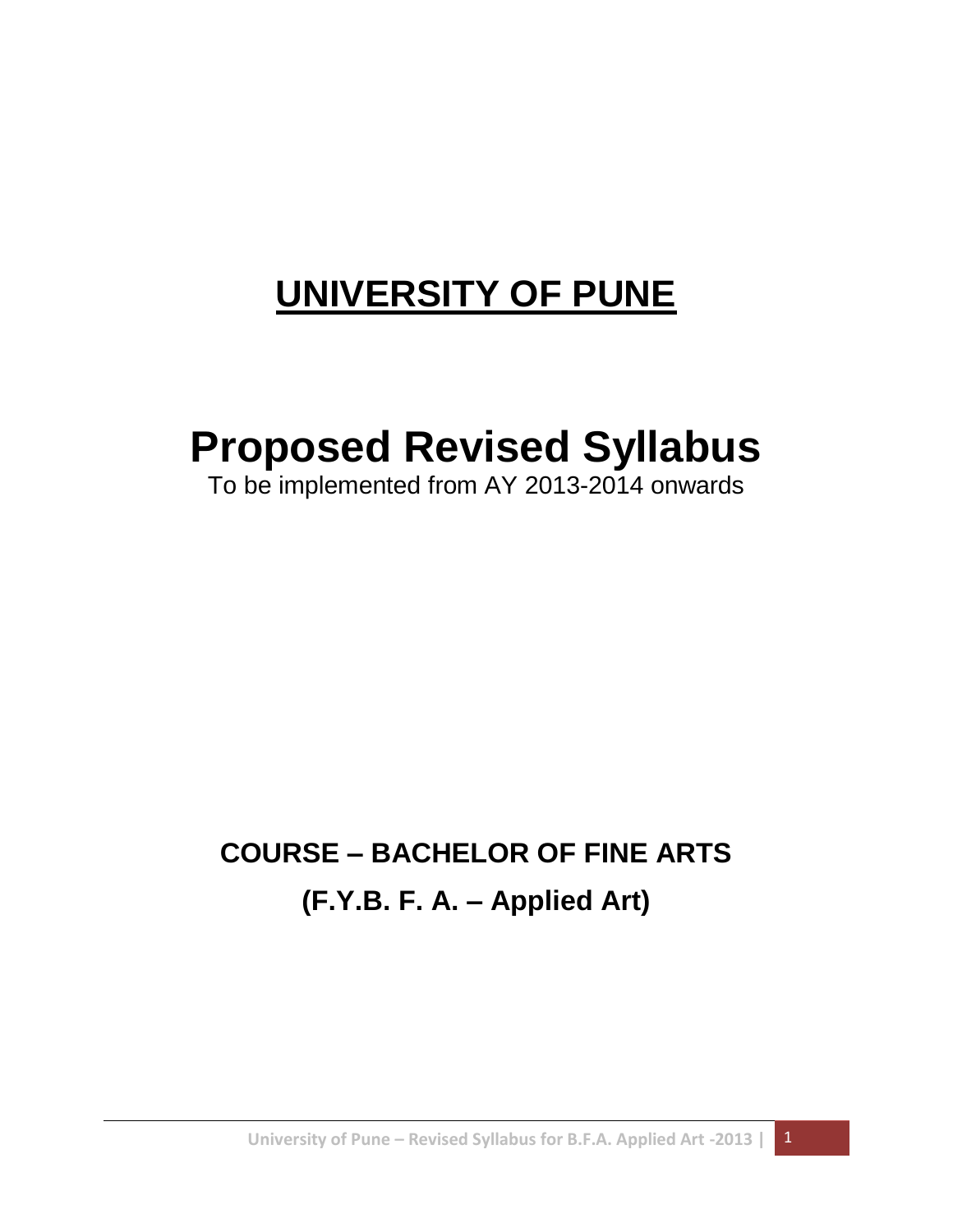## **University of Pune**

## **Structure of Syllabus**

**To be implemented from the academic year 2013 -2014**

**1. Title of the course: : Bachelor of Fine Arts (Applied Art) B.F.A ( Applied Art)**

#### **Course Duration: 4 years**

- **First Year Bachelor of Fine Arts ( Applied Art)** F.Y.B.F.A (Applied Art)
- **Second Year Bachelor of Fine Arts ( Applied Art)** S.Y.B.F.A ( Applied Art)
- **Third Year Bachelor of Fine Arts ( Applied Art)** T.Y.B.F.A ( Applied Art)
- **Final Year Bachelor of Fine Arts ( Applied Art)** Final B.F.A ( Applied Art)
- **2. Preamble of the syllabus:**

The proposed curriculum is with the view to enhance the existing syllabus and make it more contextual, industry affable and suitable to cater the needs of society and nation in present day context. The committee examined the drawbacks of the existing syllabus and after analyzing other curricula of existing universities in respective subjects in terms of content, relevance, quality and pattern of teaching and examination has synthesized the present proposal. After guidance from industry professionals and senior faculty, feedbacks from the core faculty and intensive discussions the syllabus was suitably finalized.

Globalization has reduced distances. Many of our students aspire to seek admissions and jobs overseas, or even in India in multinational corporations. Thus there is an urgent need to elevate the syllabus to International levels, to facilitate easier transitions for Post Graduate Courses and Job prospects, overseas.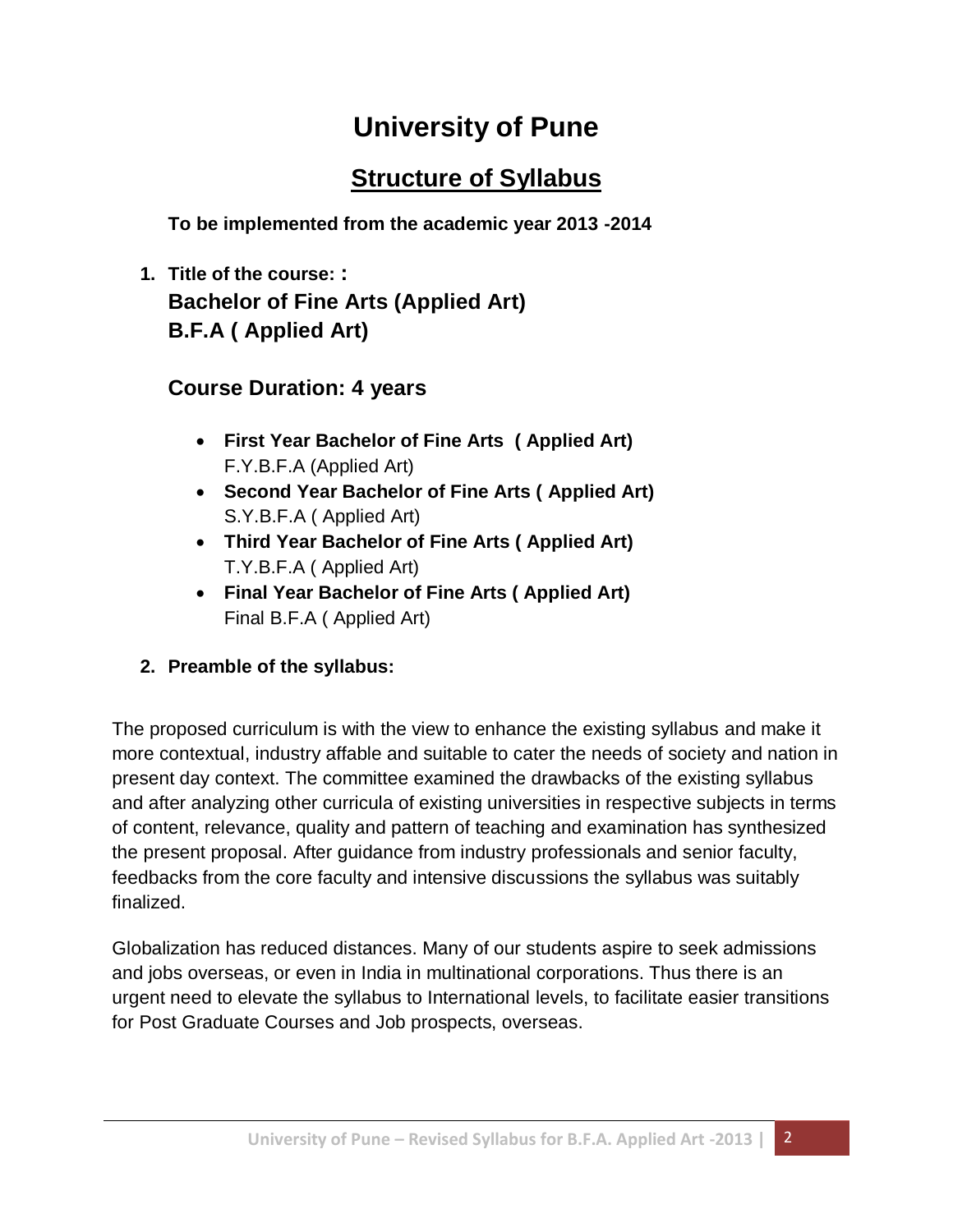The syllabus needs revision in terms of preparing the student for the professional scenario with relevance to practical needs and requirements. The number of assignments also requires re-consideration with reference to learning objects for every subject and the time available. A holistic approach includes providing industry training via internships, handling live projects, visits to advertising and design houses and also print and production units. Regular expertise interaction will help to build a bridge between students and industry.

Technical advancement is the key to a substantial teaching system in today's world and thus a great responsibility lies on the art curriculum to prepare students to rise to meet global standards and align seamlessly to changing trends.

The modern world seems to be growing exponentially in the digital domain, and yet the print is also evolving like never before. Thus the syllabus needs to be structured with balance in learning skills in both the domains of design. The syllabus needs to be made to promote flexibility and freedom of approach in teaching, within the structure of learning objectives.

A holistic approach includes providing industry training via internships, handling live projects, visits to advertising and design houses and also print and production units. Regular expertise interaction will help to build a bridge between students and their future mentors from industry.

#### **Objective: The first year will prepare the foundation in visual arts.**

- To introduce the learners to history of visual communication and its basic concepts.
- To introduce the students to history, social and economic aspects of advertising
- To develop the skill and understanding of sketching and drawing from natural and manmade objects and structures in various medium like pencil, pen, ink, crayon, chalk, colour etc.
- To develop the sense of structure, and understand how forms achieve their structural unity through adherence to principals of physical nature of the material being observed and studied (e.g. Plants, insects, minerals etc).
- To develop the sense of observation and capacity to retain and recall images and their co-ordination.
- To understand and develop the skill of sketching and drawing from cast in various medium like pencil, pen, ink, crayon, chalk, colour etc.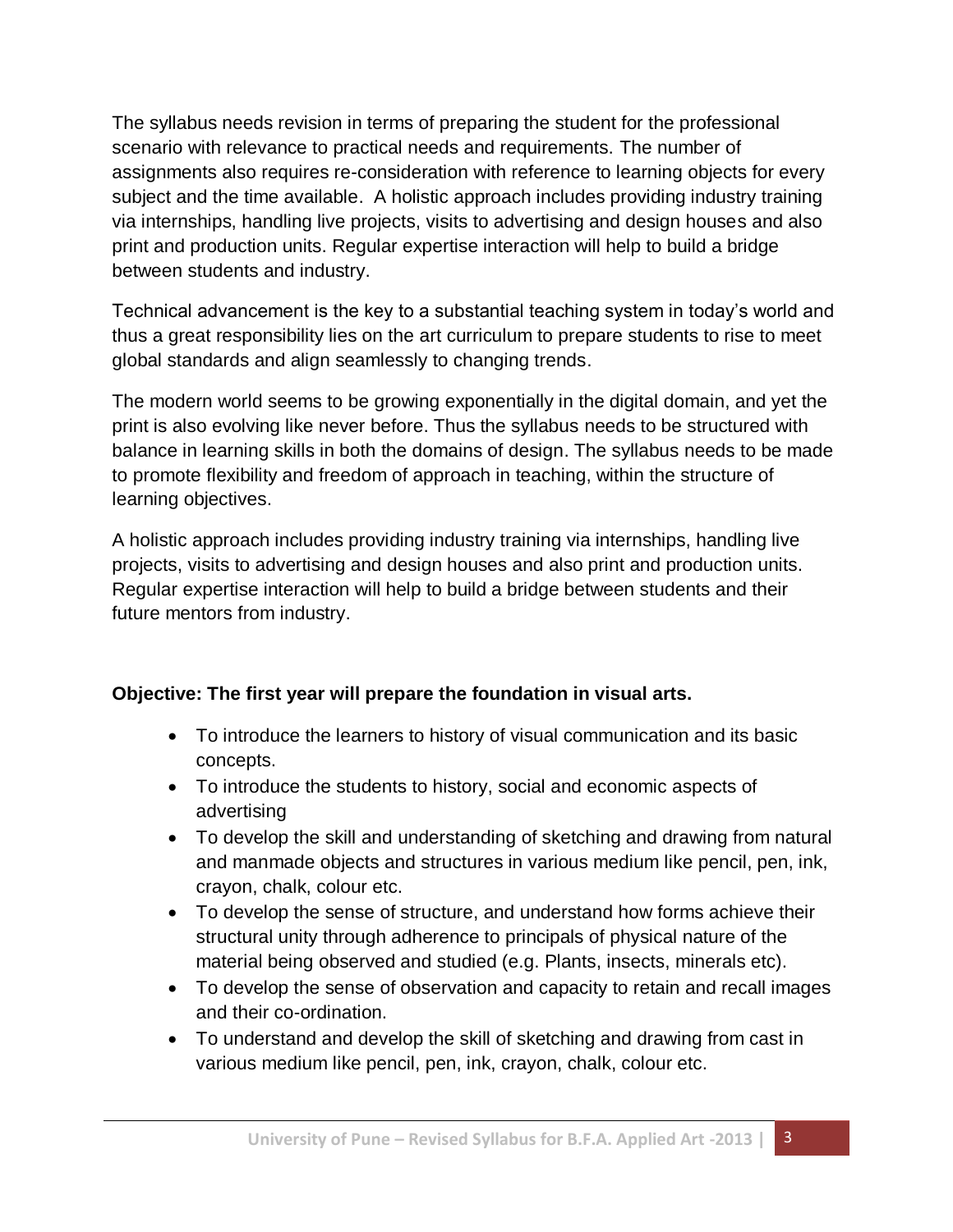- To introduce the basic visual elements of 2 D design with emphasis on basic fundamentals of 2 dimensional designs.
- Study of 2 dimensional spaces and its organization.
- To introduce the basic visual elements of 3 D design with emphasis on basic fundamentals of 3 dimensional designs.
- To develop the sense of structure, gravitational and mechanical principals.
- To introduce the student the history of writing, development of alphabets, various calligraphic schools and scripts.
- To develop beautiful handwriting, sense of letter form-simultaneous judgment of the composition of the letters spacing organization etc.
- To develop the capacity to use the traditional as well as modern tools.
- To impart to learners the knowledge of various typefaces and their utilization in various designs.
- To introduce the learners the meaning of graphic design, basics and its need in communication design.
- To acquaint the learners with various perspective drawing methods.
- To acquaint the learners with colour theory and its use in practical.
- To develop the skill and understanding for designing for a primary press layout.
- To develop the skill and understanding for designing for a primary poster design.
- **3. Pattern: Annual/Semester/Credit System etc. :**

Annual Pattern

#### **4. Eligibility:**

#### First Year Bachelor of Fine Arts (Applied Art)

F.Y.B.F.A (Applied Art): Pass H.S.C. Examination Or Equivalent Examination from any stream (Arts/ Science/ Commerce) with minimum 45% aggregate marks(40% for reserved category) and clear **MH-AAC-CET** Entrance Exam conducted State of Maharashtra. The admissions shall be carried out by merit list prepared on the basis of marks obtained in the Common Entrance Test by Maharashtra Government.

#### **5. Examination**

**A. Pattern of Examination** 60 - 40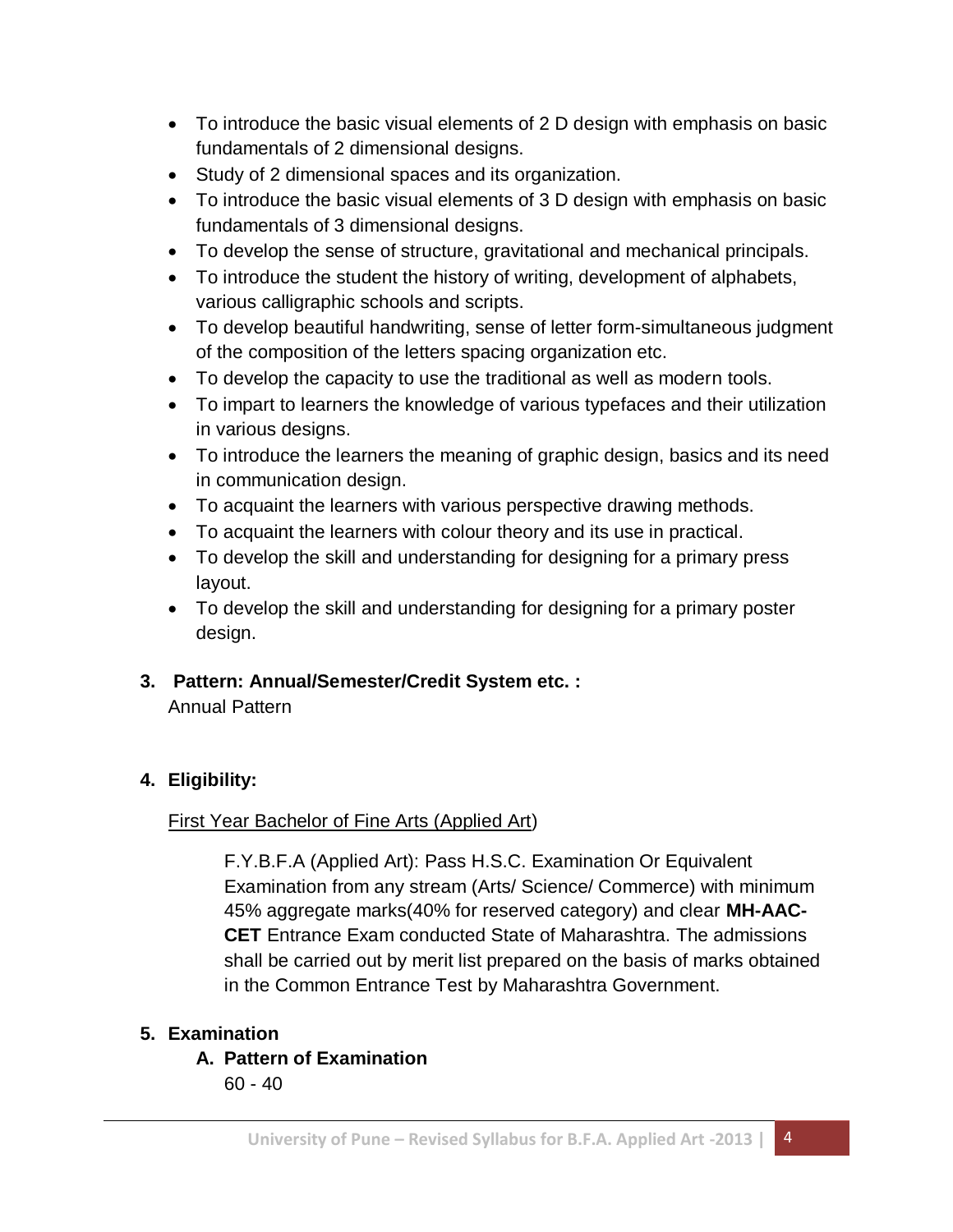60% of total marks are reserved for University examination and 40% marks reserved for internal assessment.

#### **B. Standard of Passing:**

To pass the examination a candidate must obtain:

To pass the candidate must obtain at least 40% in individual subjects, in internal assessment and University examination in all theory and practical subjects.

**C. ATKT Rules** : Allow to Keep Term (ATKT) available for Group-I (Theory) subjects for only one consecutive attempt.

#### **D. Award of Class:**

- a. Those of the successful candidates who obtained 40 % and above of the total aggregate marks in all subjects in Group-I & Group-II for internal assessment and university examination taken together at one and same sitting, shall be placed in the Pass Class.
- b. Those of the successful candidates who obtained 50 % and above of the total aggregate marks in all subjects in Group-I & Group-II for internal assessment and university examination taken together at one and same sitting, shall be placed in Second Class.
- c. Those of the successful candidates who obtained 55 % and above of the total aggregate marks in all subjects in Group-I & Group-II for internal assessment and university examination taken together at one and same sitting, shall be placed in Higher Second Class.
- d. Those of the successful candidates who obtained 60 % and above of the total aggregate marks in all subjects in Group-I & Group-II for internal assessment and university examination taken together at one and same sitting, shall be placed in First Class.
- e. Those of the successful candidates who obtained 70 % and above of the total aggregate marks in all subjects in Group-I & Group-II for internal assessment and university examination taken together at one and same sitting, shall be placed in First Class with Distinction.

#### **E. External Students**:

Not applicable as this is a Practical oriented course**.**

#### **F. Setting of Question Paper/ Pattern of Question Paper**

Question papers will be set by the panel of paper setters appointed by University of Pune.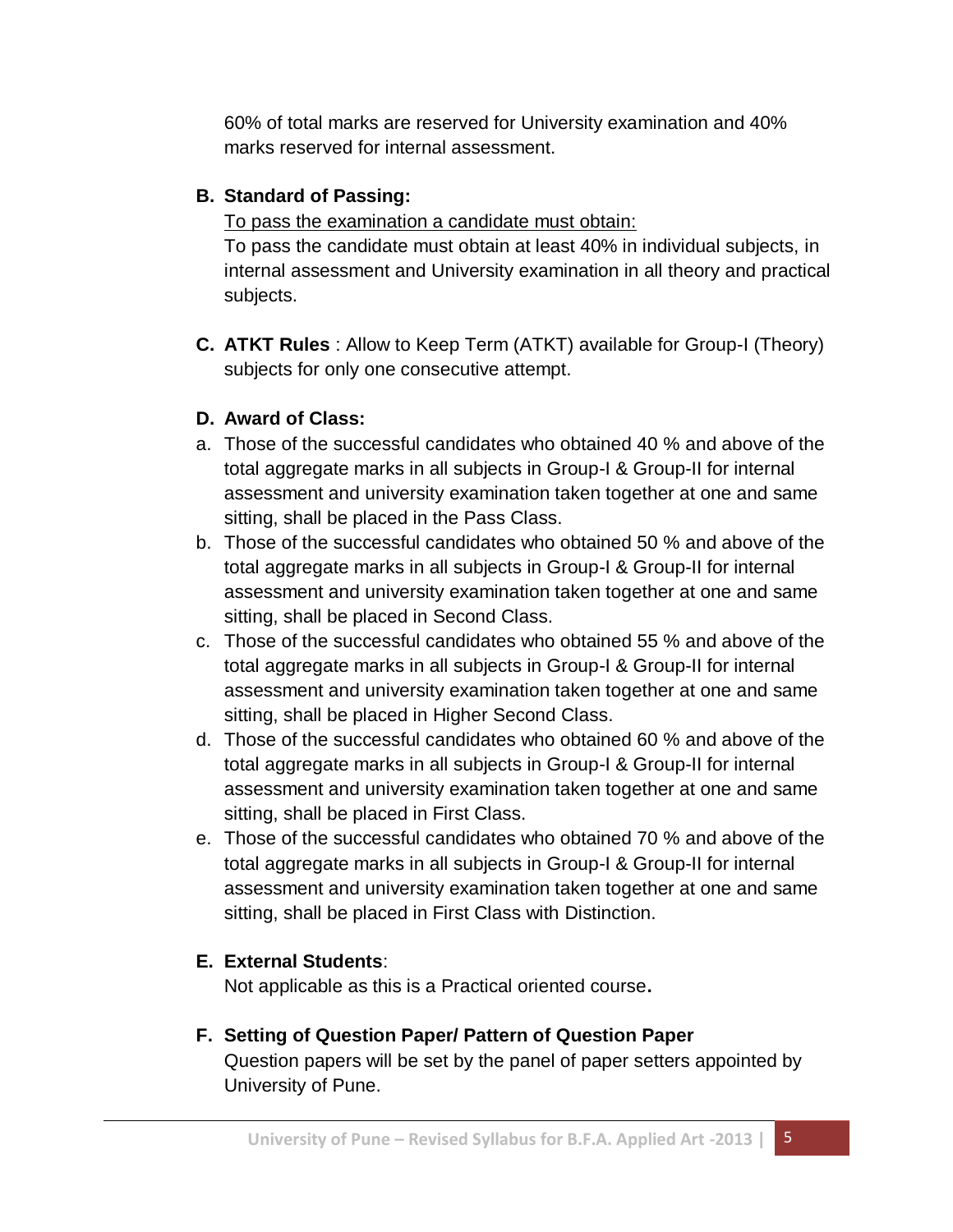#### **G. Verification / Revaluation**

- Verification will be done by panel appointed by University of Pune.
- Revaluation will be done only for theory papers by panel appointed by University of Pune, not for practical subjects.

#### **6. Structure of Course**

#### **A. Compulsory Paper**

All papers are compulsory.

#### **B. Optional papers**

No subjects are optional. However T.Y.B.F.A and FINAL B.F.A have a choice/ option in elective subjects.

#### **C. Question paper & papers etc.**

Theory subject: 20% Objective and 80% disruptive questions. Totel of 5 question beaing equal marks (12 marks each question)  $(5$  Question x  $12 = 60$ ) Practical : As per requirement of the subject.

#### **D. Medium of Instruction**

Medium of Instruction for the course will be English

#### **7. Equivalency of previous syllabus along with propose syllabus**

The revised syllabus has some changes in the subjects offered as compared to the old syllabus. Some components are added to make the syllabus more comprehensive and modified to suitably align with the industry

#### **8. University Terms**

Academic calendar of University of Pune will be followed.

#### **9. Subject wise detail Syllabus**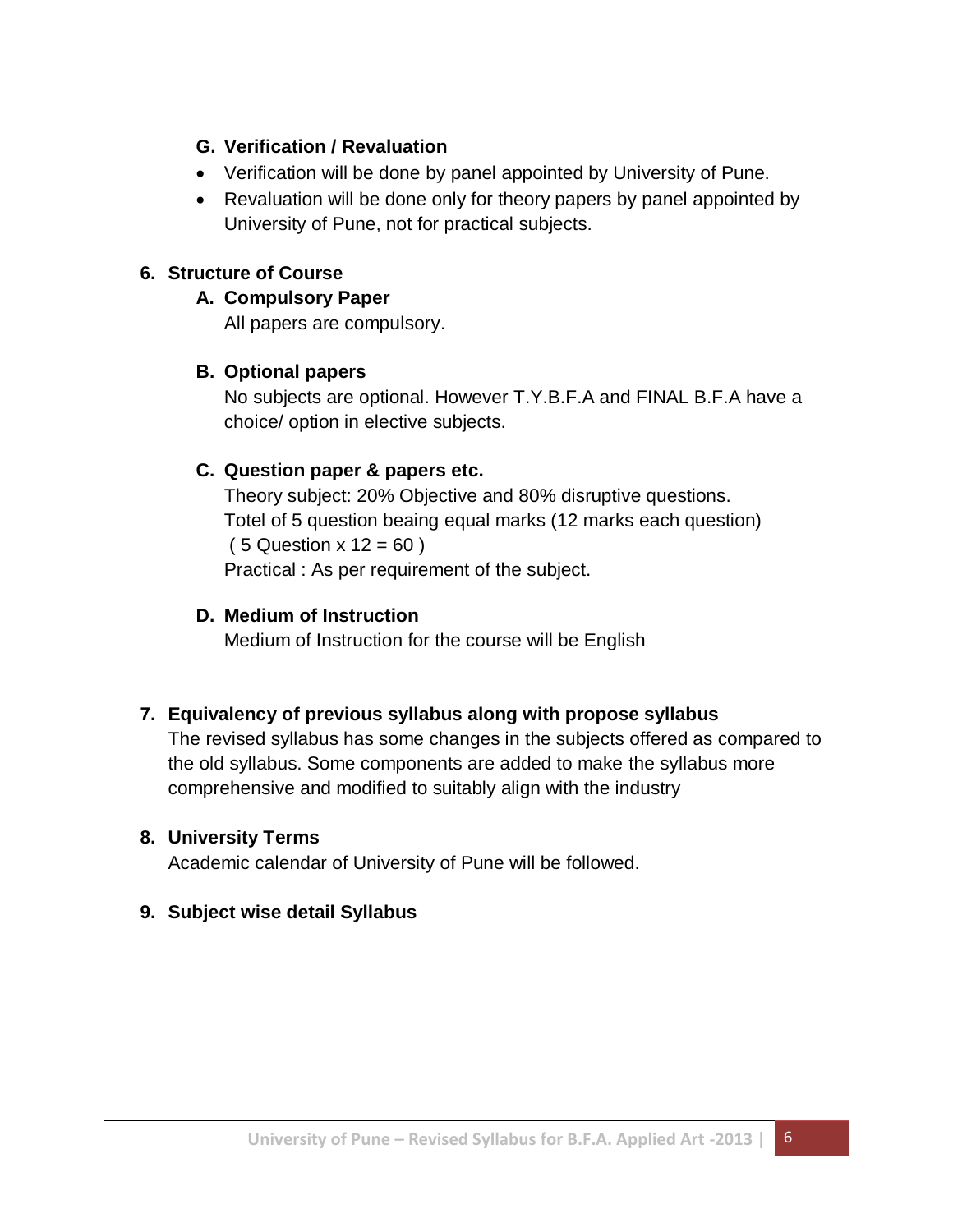## **OUTLINE OF THE SYLLABUS**

### **First Year:** B.F.A. Applied Art

#### **Theory Subjects: Group I**

| Sr. | <b>Subject</b>         | No. of   | No. of             | <b>Examination</b> | <b>Class</b> | Annual             |  |  |
|-----|------------------------|----------|--------------------|--------------------|--------------|--------------------|--|--|
| No  |                        | hrs.     | <b>Assignments</b> | <b>Duration</b>    | work*        | <b>Examination</b> |  |  |
|     |                        | (Annual) |                    | (Hours)            | (Out of)     | (Out of)           |  |  |
|     | <b>For Examination</b> |          |                    |                    |              |                    |  |  |
|     | a. Theory of           |          |                    |                    |              |                    |  |  |
|     | Communication          | 60       | 06                 | 03                 | 40           | 60                 |  |  |
|     | Design                 |          |                    |                    |              |                    |  |  |
|     | b. Colour Theory       | 30       | 05                 |                    |              |                    |  |  |
| 2   | Theory of Media        | 60       | 06                 | 03                 | 40           | 60                 |  |  |
|     | <b>Studies</b>         |          |                    |                    |              |                    |  |  |

#### **Practical Subjects:Group II**

| $\overline{\text{Sr.}}$    | <b>Subject</b>                                      | No. of   | No. of                 | <b>Examination</b> | <b>Class</b> | <b>Annual</b>      |
|----------------------------|-----------------------------------------------------|----------|------------------------|--------------------|--------------|--------------------|
| <b>No</b>                  |                                                     | hrs.     | <b>Assignments</b>     | <b>Duration</b>    | work*        | <b>Examination</b> |
|                            |                                                     | (annual) |                        | (Hours)            | (Out of)     | (Out of)           |
|                            |                                                     |          | <b>For Examination</b> |                    |              |                    |
| 1                          | Drawing                                             | 160      | 20                     | 05                 | 40           | 60                 |
| 2                          | Fundamentals of<br>Design<br>2D Design              | 120      | 15                     | 10                 | 40           | 60                 |
| 3                          | Fundamentals of<br>Design<br>3D Design              | 90       | $\overline{5}$         | 10                 | 40           | 60                 |
| $\overline{4}$             | <b>Basic Calligraphy</b><br>Lettering<br>Typography | 120      | 12                     | 05                 | 40           | 60                 |
| 5                          | Signs and<br>Symbols                                | 160      | 10                     | 10                 | 40           | 60                 |
| 6                          | Poster                                              | 120      | 6                      | 10                 | 40           | 60                 |
| <b>Not for Examination</b> |                                                     |          |                        |                    |              |                    |
| $\overline{7}$             | Photography                                         | 40       | 06                     |                    |              |                    |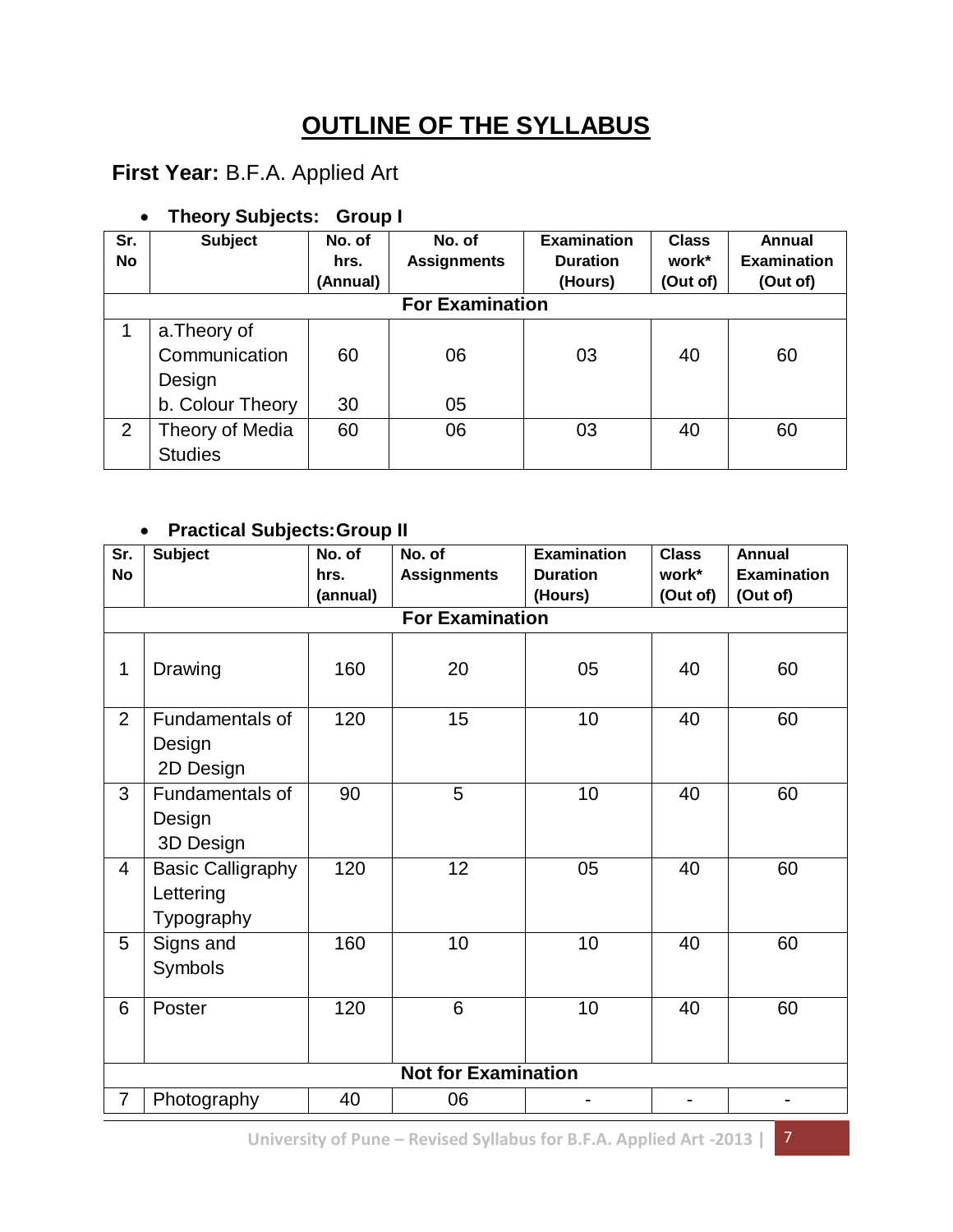| Total | 960 | 92 |  | $320 + 480 = 800$ |
|-------|-----|----|--|-------------------|
|       |     |    |  |                   |

Note: Extra hours are allotted for exercises and practice session in each subject.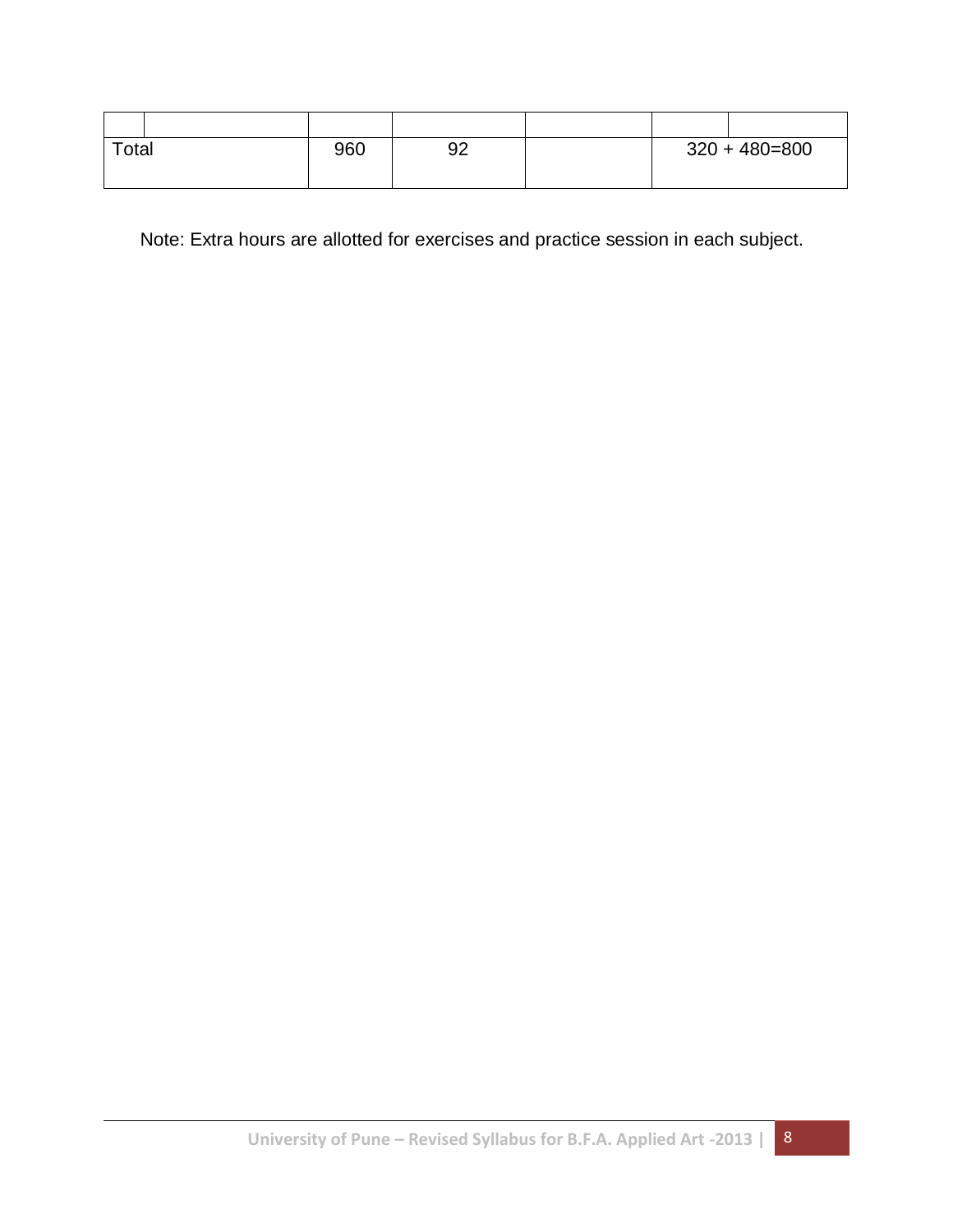#### Detail Syllabus

| <b>THEORY</b>    |                  |                |                                                                                    |  |
|------------------|------------------|----------------|------------------------------------------------------------------------------------|--|
| <b>Subject</b>   | <b>Subject</b>   | <b>Content</b> | <b>Details</b>                                                                     |  |
| Category         | <b>Name</b>      |                |                                                                                    |  |
| <b>Theoretic</b> | <b>Theory of</b> | History of:    | <b>History of Visual Communication:</b>                                            |  |
| al               | <b>Communica</b> | <b>Visual</b>  | 1. Brief history of Communication In Prehistoric                                   |  |
| <b>Studies</b>   | tion Design      | communicati    | (Era) Sign language, Gestures, Pictograms                                          |  |
|                  |                  | on             | 2. History of communication: Post Industrial Revolution (                          |  |
|                  |                  |                | -Advent of machines                                                                |  |
|                  |                  |                | -Print and production                                                              |  |
|                  |                  |                | -transportation systems and network,                                               |  |
|                  |                  |                | establishment of markets                                                           |  |
|                  |                  |                | -development of medias as a communication tool, verbal<br>non-verbal communication |  |
|                  |                  |                | -print and audio visual media of communication                                     |  |
|                  |                  |                | 3. History of Advertising:                                                         |  |
|                  |                  |                | <b>Pre-printing Period</b>                                                         |  |
|                  |                  |                | -Early printing Period                                                             |  |
|                  |                  |                | - Period of Expansion                                                              |  |
|                  |                  |                | -Period of Consolidation                                                           |  |
|                  |                  |                | -Period of Scientific Development                                                  |  |
|                  |                  |                | -Period of Business and Social Integration                                         |  |
|                  |                  |                |                                                                                    |  |
|                  |                  | Advertising,   | <b>Advertising/Marketing theory</b>                                                |  |
|                  |                  |                | 1. Villege Economy                                                                 |  |
|                  |                  |                | -Post-Industrial Revolution Economy                                                |  |
|                  |                  |                | -Advertising, Mass-production and Transportation                                   |  |
|                  |                  |                | -Advertising Affects Everybody                                                     |  |
|                  |                  |                | -Communication, Marketing, Advertising                                             |  |
|                  |                  |                | - Advertising-a part of marketing                                                  |  |
|                  |                  |                | -Direct and Indirect Advertising                                                   |  |
|                  |                  |                | -Description of Advertising                                                        |  |
|                  |                  |                | -Qualities of Modern Advertising Man                                               |  |
|                  |                  |                | - Advertising and Publicity                                                        |  |
|                  |                  |                | -Definition of Advertising                                                         |  |
|                  |                  |                | - Advertising an Art, a science, a Business and a Profes                           |  |
|                  |                  |                | - Advertising- to cell ideas to a Nation                                           |  |
|                  |                  |                | 2. Significance and development of Advertising as                                  |  |
|                  |                  |                | marketing tool                                                                     |  |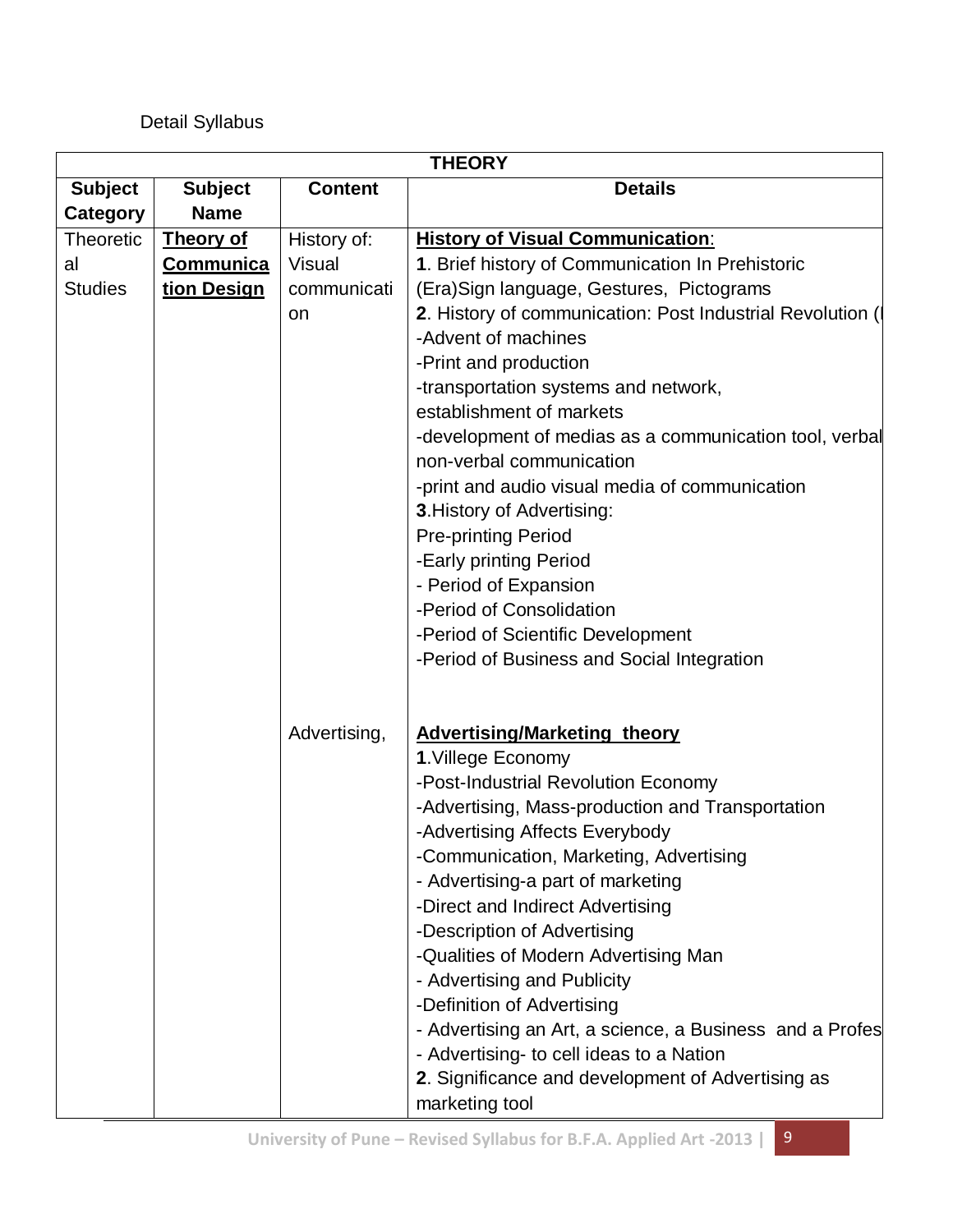|                                                |                                                                                 |                                                                                                                            | 3. Development of advertising media (early and new age                                                                                                                                                                                                                                                                                                                                                                                                              |
|------------------------------------------------|---------------------------------------------------------------------------------|----------------------------------------------------------------------------------------------------------------------------|---------------------------------------------------------------------------------------------------------------------------------------------------------------------------------------------------------------------------------------------------------------------------------------------------------------------------------------------------------------------------------------------------------------------------------------------------------------------|
|                                                |                                                                                 | Aesthetics<br>Colour<br>Theory,<br>Colour<br>Systems<br>(RGB,<br>CMYK,<br>Pantone)<br><b>Elements</b><br>and<br>attributes | 4. Advertising in the digital era<br><b>Aesthetics</b><br>1. Rasashstra<br>2. Elements and Principles of design<br><b>Colour Theory</b><br>1. Study of light and understanding of Prism<br>2. Colour terminologies<br>3. light colour theory<br>4. Colour Wheel with reference with<br>pigment colour theory<br>5. Printing colour theory<br>6. Pantone Colour System<br>7. Colour perceptions in the cultural context<br>8. Colour symbology in the global context |
|                                                |                                                                                 | colour                                                                                                                     |                                                                                                                                                                                                                                                                                                                                                                                                                                                                     |
|                                                | <b>Theory of</b><br><b>Media</b><br><b>Studies</b>                              | A history of<br>communicati<br>on media<br>and its<br>Development<br>through the<br>ages                                   | 1. What is communication<br>2. Gestures, images, objects, symbols<br><b>3. Language and scripts</b><br>4. Print media: Posters, newspapers, magazines, books<br><b>5.</b> Audio Visual Media: Radio, films, television<br>6. Exhibitions, Retail space<br>7. Direct marketing<br>8. New age media: Interactive media, digital media                                                                                                                                 |
|                                                |                                                                                 |                                                                                                                            | <b>PRACTICAL</b>                                                                                                                                                                                                                                                                                                                                                                                                                                                    |
| <b>Skill</b><br><b>Based</b><br><b>Courses</b> | <b>Drawing</b>                                                                  | From your<br>environment.                                                                                                  | Sketching- contour drawing, shading, rendering:<br>1. Manmade, cast, nature, figure drawing(parts and<br>whole) from life etc-<br>2. Indoor and outdoor spaces<br>3. Perspective and geometry                                                                                                                                                                                                                                                                       |
|                                                | <b>Fundament</b><br>als of<br>Design<br>(2D Design<br><u>&amp;3D</u><br>Design) | Elements of<br>design:<br>Form, shape,<br>colour in<br>composition<br>and space                                            | 1. Exercises in the same as 2D and half tone using<br>basic shapes, contextual forms, abstract forms,<br>pictorial and typographical elements (utilising principles<br>of design)<br>2. Material handling - From paper, card board to sticks,<br>clay, wood etc all possible materials and<br>crafting/constructing structures from the same with<br>communication approach                                                                                         |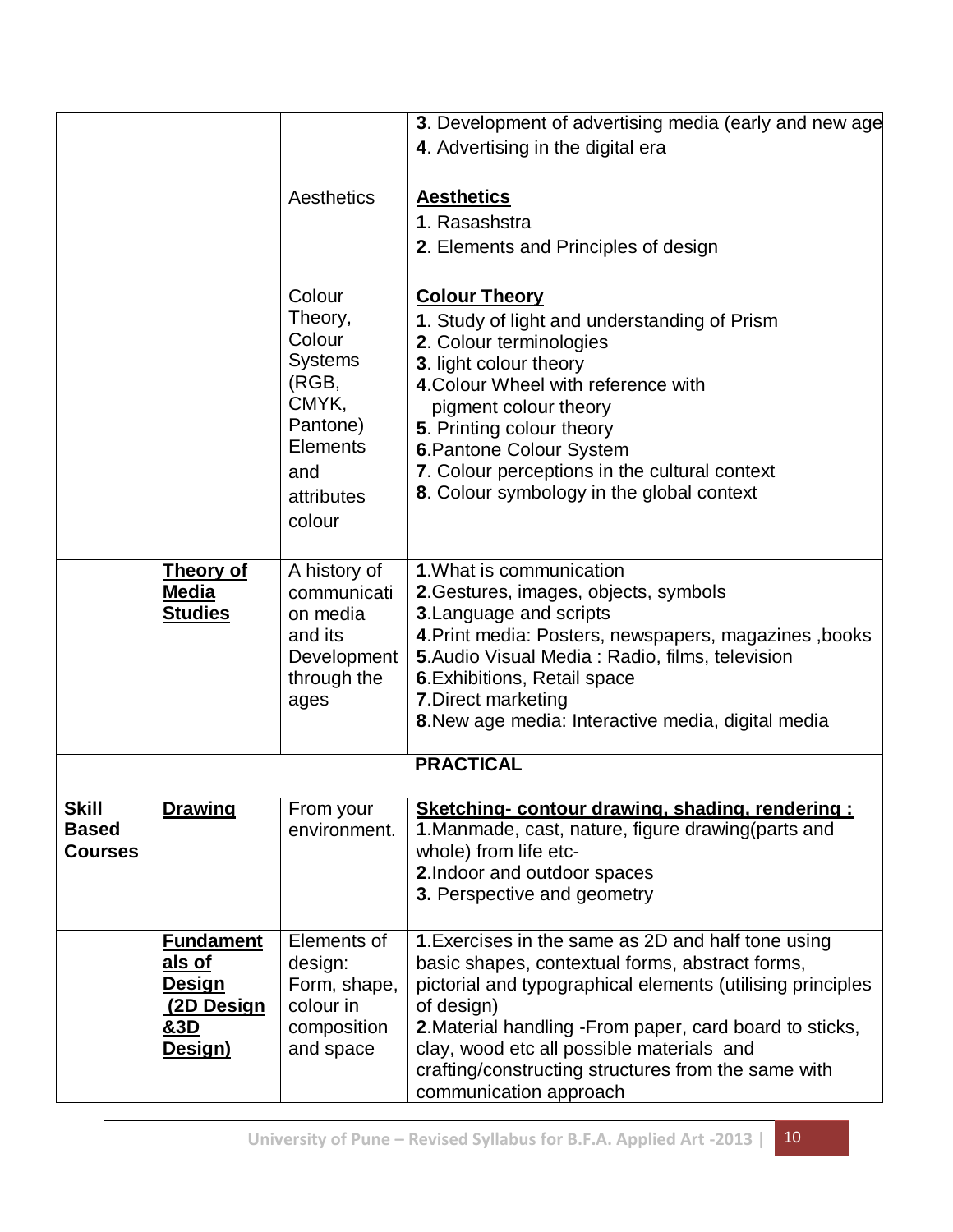|                                                      | <b>Basic</b><br><b>Calligraphy</b><br>and<br><b>Typography</b> | Construction<br>of letter<br>forms                                                                                                                                   | 1. Basics of Calligraphy and typography Understanding<br>the structure and proportion of type(Roman serif and<br>san-serif)<br>2. Typefaces and type variations Readability, Legibility<br>3. Writing tools<br>4. Exercise with words (communication value<br>of<br>typeface and words) |
|------------------------------------------------------|----------------------------------------------------------------|----------------------------------------------------------------------------------------------------------------------------------------------------------------------|-----------------------------------------------------------------------------------------------------------------------------------------------------------------------------------------------------------------------------------------------------------------------------------------|
|                                                      | <b>Perspective</b><br>and<br>geometry                          |                                                                                                                                                                      | 1. One point, two point and three point etc (Technical<br>understanding)<br>2. Perspective studies from our environment in indoor<br>and outdoor (objects and spaces)<br>3. Basic solid geometry                                                                                        |
| <b>Commun</b><br>ication<br><b>Design</b><br>Project | <b>Signs and</b><br>symbols                                    | <b>Semiotics</b><br>and Visual<br>Language<br>Universal,<br>cultural,<br>contextual,<br>Arbitrary<br>Symbols,<br>symbology<br>Designing for<br>contextual<br>purpose | 1. Development of visual language for<br>communication(simplification of forms)<br>2. Identifying and aligning with target audience<br>3. Designing an arbitrary symbol<br>4. Designing a set of contextual symbols                                                                     |
|                                                      | <b>Poster</b><br><u>Design</u>                                 | Types of<br>posters,<br>indoor,<br>outdoor<br>Designing of<br>Instructional,<br>Social,<br>Persuasive(<br>Advertising<br>related)                                    | 1. Establishing content (Imagery and typography for<br>poster design)<br>2. Identifying and aligning with target audience<br>3. Designing posters for informational/ promotional<br>purpose<br>4. Cognisance with reference to material, print and<br>production                        |
|                                                      | Photograph<br>Y                                                | <b>Basic</b><br>Photography                                                                                                                                          | 1. Understanding and handling of camera (Functions of<br>a camera)<br>2. Camera controls : Aperture, shutter speed, focus<br>3. Basic lighting<br>4. Indoor and Outdoor                                                                                                                 |